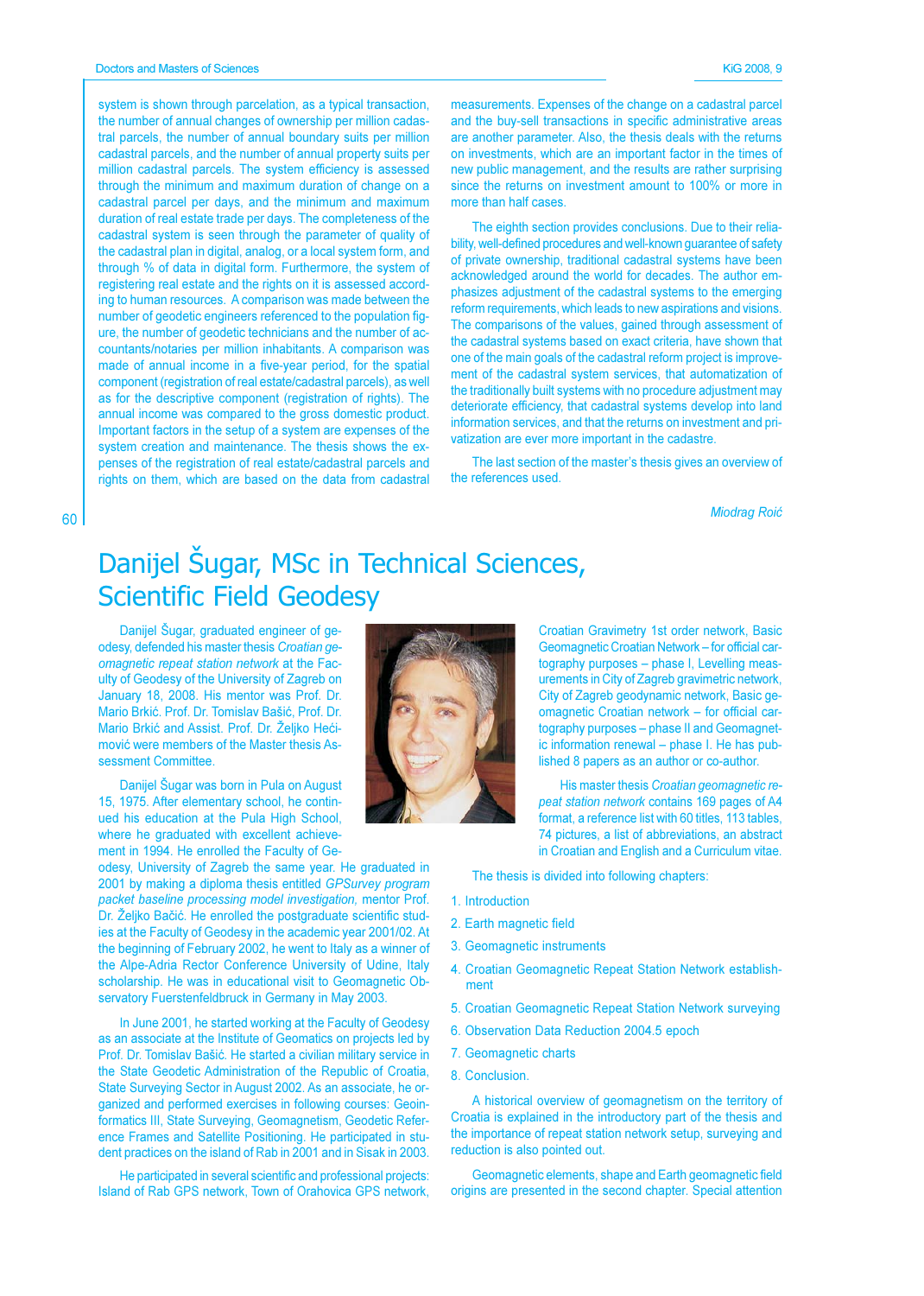pokazatelja. Izvršenje i pouzdanost nekog katastarskog sustava pokazana je kroz parcelaciju, kao tipičnu transakciju, broj godišnjih promjena vlasnika na milijun katastarskih čestica, broj godišnjih međnih sporova po jednom milijunu katastarskih čestica i broj godišnjih imovinskih sporova po jednom milijunu katastarskih čestica. Sposobnost rada sustava ocijenjeni su kroz minimalno i maksimalno trajanje promjene katastarske čestice u danima, te minimalno i maksimalno trajanje prometa nekretninama u danima. Potpunost katastarskog sustava sagledan ie kroz parametar kvalitete katastarskog plana u digitalnom, analognom obliku ili lokalnom sustavu i prema % podataka u digitalnom obliku. Sustav upisa nekretnina i prava na njima ocijenjen je i preko ljudskih resursa. Uspoređen je broj inženjera geodezije normiran na broj stanovnika, broj geodetskih tehničara i broj pravnika/bilježnika na milijun stanovnika. Izvršena je usporedba godišnjih primanja na bazi pet godina staža kako prostorne sastavnice (upis nekretnina/katastarskih čestica), tako i opisne sastavnice (upis prava). Uspoređene su i godišnje plaće u odnosu na bruto društveni proizvod. Bitan faktor kod stvaranja nekog sustava su i troškovi izrade i troškovi održavanja sustava. U radu su prikazani troškovi upisa nekretnina/katastarskih čestica i upisa prava na njima, a koji se temelje na podacima katastarske izmjere. Jedan od parametara su i troškovi promjene katastarske čestice i troškovi kupoprodaje u pojedinim upravnim područjima. Opisan je i povrat uloženih sredstava kao važan čimbenik u dobu novog javnog upravljanja i rezultati su dali prilično iznenađujuću sliku jer je u više od polovice odgovora naveden povrat uloženih sredstava od 100% ili više.

U osmom poglavlju dani su zaključci. Zbog svoje pouzdanosti, dobro definiranih procesa i opće poznatog jamčenja sigurnosti privatnog vlasništva tradicijski katastarski sustavi su desetljećima uživali ugled diljem svijeta. Autorica ističe da prilagođavanje katastarskih sustava novim razvojima zahtjeva reforme, a to je potenciralo praćenie težnii i razvijania vizija. Uspoređivanje procijenjenih vrijednosti rađenih po procjeni katastarskih sustava koji su temeljeni na egzaktnim kriterijima ukazali su da je jedan od glavnih ciljeva projekta reforme katastra poboljšanje usluge katastarskog sustava, da automatizacija tradicijski usavršenih sustava bez prilagodbe postupka može rezultirati pogoršanjem učinkovitosti, da se katastarski sustavi razvijaju u smjeru zemljišnih informacijskih servisa, te da su povrat uloženog novca i privatizacija sve važniji u katastru.

U završnom poglavlju magistarskog rada dan je prikaz upotrijebljene literature.

Miodrag Roić

61

## Danijel Šugar, magistar tehničkih znanosti, znanstveno polje geodezija

Danijel Šugar, dipl. ing. geodezije, obranio je 18. siječnja 2008. na Geodetskom fakultetu Sveučilišta u Zagrebu magistarski rad pod naslovom Hrvatska geomagnetska mreža sekularnih točaka. Mentor je bio prof. dr. sc. Mario Brkić, a članovi Povjerenstva za ocjenu i obranu rada bili su prof. dr. sc. Tomislav Bašić, prof. dr. sc. Mario Brkić i doc. dr. sc. Željko Hećimović.

Danijel Šugar rođen je u Puli 15. kolovoza 1975. Nakon završene osnovne škole upisuje Opću gimnaziju u Puli gdje je maturirao 1994. s izvrsnim uspjehom. Iste godine upisuje se na dodiplomski studij na Geodetskom fakultetu Sveučilišta u Zagrebu. Diplomirao je 2001. s izvrsnim uspjehom izradivši rad Ispitivanje modela obrade vektora u programskom paketu GPSurvey pod mentorstvom prof. dr. Željka Bačića. Poslijediplomski znanstveni studij upisuje na Geodetskom fakultetu ak. god. 2001/02. Početkom 2002. odlazi u Italiju kao dobitnik istraživačke stipendije dodijeljene od Sveučilišta u Udinama u sklopu Rektorske konferencije Radne zajednice Alpe-Jadran. Početkom svibnja 2003. odlazi na izobrazbu na geomagnetski opservatorij Fürstenfeldbruck u Njemačkoj.

U lipnju 2001. zapošljava se na Geodetskom fakultetu Sveučilišta u Zagrebu kao stručni suradnik u Zavodu za geomatiku na projektima čiji je voditelj prof. dr. sc. Tomislav Bašić. Sredinom kolovoza 2002. godine započinje s civilnim služenjem vojnog roka u Središnjem uredu Državne geodetske uprave RH, Sektoru za državnu izmjeru. Kao stručni suradnik sudjeluje u nastavi kroz izvođenje vježbi iz kolegija: Geoinformatika III, Državna izmjera, Geomagnetizam, Geodetski referentni okviri i Satelitsko pozicioniranje. Aktivno je sudjelovao u studentskim praksama na otoku Rabu 2001. i u Sisku 2003. godine.

Sudjelovao je u znanstveno-stručnim projektima: GPS mreža otoka Raba, GPS mreža grada Orahovice, Gravimetrijska mreža I. reda RH, Osnovna geomagnetska mreža RH - za potrebe službene kartografije - I. faza, Nivelmanska mjerenja za potrebe gravimetrijske mreže Grada Zagreba, Geodinamička mreža Grada Zagreba, Osnovna geomagnetska mreža Republike Hrvatske - za potrebe službene kartografije - II. faza i Obnova geomagnetske informacije - I. faza. Kao koautor objavio je 8 radova.

Magistarski rad Hrvatska geomagnetska mreža sekularnih točaka sadrži 169 stranica formata A4, popis literature sa 60 naslova, 113 tablica, 74 slika, popis skraćenica, sažetak na hrvatskom i engleskom jeziku, te kratki životopis autora. Rad je podijeljen u sljedeća osnovna poglavlja:

- 1. Uvod
- 2. Zemljino magnetsko polje
- 3. Geomagnetski instrumenti
- 4. Uspostava točaka HGSM
- 5. Izmjera na točkama HGSM
- 6. Redukcija podataka mjerenja na epohu 2004.5
- 7. Geomagnetske karte
- 8. Zaključak.

U uvodnom dijelu ovoga rada navodi se povijesni pregled geomagnetizma na području Hrvatske te naglašava važnost uspostave geomagnetske mreže sekularnih točaka, njezinu izmjeru i redukciju.

U drugom poglavlju prikazani su elementi, oblik i izvori Zemljina magnetskog polja. Posebna pozornost posvećena je vremenskim promjenama polja odnosno vremenskoj redukciji opažanja. Osnove kako globalnih modela glavnoga polja, tako i litosferskih modela dani su u nastavku. Posebno su istaknuta ograničenja globalnih modela poput IGRF, ali i specifičnosti magnetskog polja uz obalu Jadranskog mora što je posljedica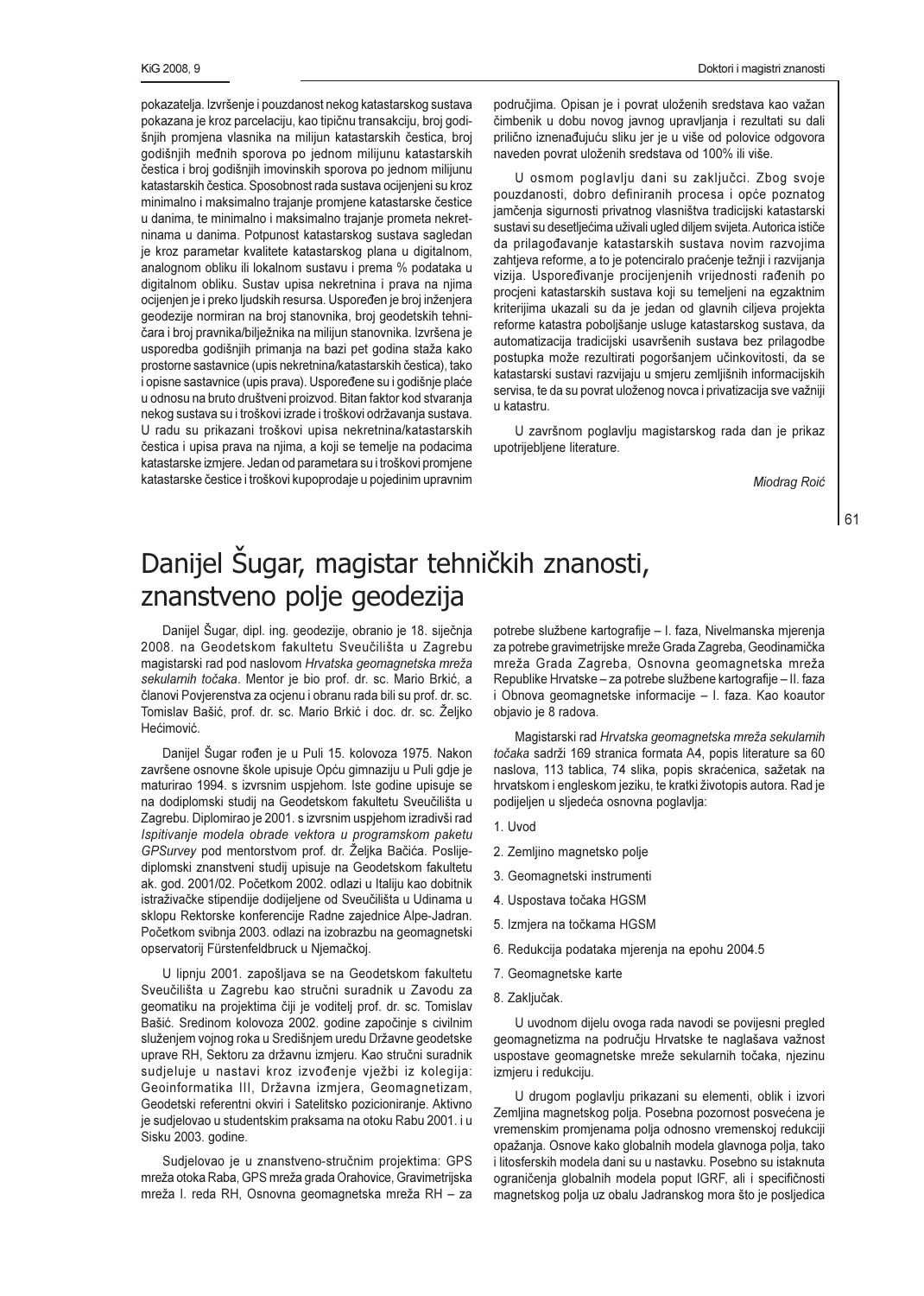was paid to temporal variations of magnetic field and the observation data reduction. Basics of the global main field model, as well as those of the lithospheric model, are given in continuation. Global model (IGRF for instance) limitations are pointed out, as well as magnetic field features along the Adriatic coast as the result of the lithospheric contribution. Repeat station elevation reduction is explained at the end of the second chapter.

The third chapter contains the theory and physical principle basics of two instruments - Proton Precession Magnetometer (PPM) and D/I fluxgate non magnetic theodolite - used in the establishment, as well as in field surveying on Croatian Geomagnetic Repeat Station Network (CGRSN) points. The author of this thesis participated in repeat station network establishment in summer 2004, where declination and inclination were determined by means of the null-method.

CGRSN establishment is considered in the fourth chapter. Criteria repeat station location must fulfil are presented after explaining geomagnetic point division on repeat stations and vector ground survey points. The MP3 lithospheric model, Mokrović and Goldberg historic data, topographic maps 1:25 000, physical planning and orthophoto maps were used in network design, i.e. repeat station macrolocations selection. Each repeat station microlocation was determined by four total intensity gradient methods. Numeric gradient values on MEDJ repeat station are given, along with a theoretic explanation of each method. After the location has fulfilled the gradient criteria, exact magnetic field values were determined by PPM observations and magnetogram drawings. For repeat station monumentation, limestone blocks are chosen and checked for their magnetic suitability. Geomagnetic orientation points were established for nonmagnetic theodolite orientation. A special subsection is dedicated to GPS observations for repeat station and orientation point coordinates determination, as well as to their transformation into a local geodetic datum.

## Croatian geomagnetic repeat station network

The fifth section is dedicated to field surveying on CGRSN. In order for the observations to be correctly collected, a comparison between the Croatian and Hungarian instrument on POKU repeat station was performed before field surveying. After the campaign had been completed, the comparison of instruments was repeated at the Belsk Observatory in Poland. On the basis of raw declination, inclination and total intensity data on each repeat station, electronics errors and sensor errors, as well as telescope and probe axis misalignment are given. The contribution of this thesis is the analysis of best observation intervals. For the purpose of the investigation, declination, inclination and total intensity THY magnetograms were used for the most quiet observation day. The most disturbed day magnetograms were taken into consideration as well. It is noted that during magnetic storms, there are very short and unpredictable intervals with quiet variation when good and consistent observations can be collected. This fact pointed out that observations should be performed during quiet magnetic conditions. The chapter ends with a result consistency analysis, where the necessity of taking a minimum of three, optimally four observation sets is pointed out.

Data reduction to 2004.5 epoch is presented in the sixth chapter. The Tihany (Hungary), L'Aquila (Italy) and Fuerstenfeldbruck (Germany) observatory data were used in data reduction. For each Croatian repeat station, distances to observatories are calculated and upon these results the THY observatory is evaluated as generally the closest and the most reliable for reduction. Data reduction is presented in detail for the POKU repeat station, while numeric values are given for remaining stations. Standard deviations as a basic reliability criterion are given for each reduced value set for each observatory, as well as reduced data from all sets for every single observatory. Final reduced values are calculated as arithmetic means and are presented with other statistical parameters for each repeat station. In addition, elevation reduction is performed for total intensity. Magnetic field impact investigation on precision reduction is performed, too. From the graphic representation, the magnetic element range dependence on magnetosphere status is clearly visible, as well as a clear amplitude range increase with geomagnetic latitude. From joint declination representation on selected observatories for the least disturbed observation day, the clear daily variation amplitude dependence on geomagnetic latitude is noted, as well as phase shift between observatories which is the direct Sun impact effect. Field survey times are correlated with current geomagnetic element values at the observatory upon what single observation suitability for reduction analysis is given.

Geomagnetic maps are shown in the seventh chapter. The declination, epoch 2004.5 from global model IGRF2000 is shown first, followed by reduction results, the difference between reduction and model is finally given. Similar representations are also given for inclination and total intensity. The author of the thesis correctly correlates significant declination and inclination differences from global model values at SINjsko Polje repeat station with magnetic anomaly in the area of the middle Adriatic Sea. Similarly, he opened a space for future investigations wondering why repeat stations in middle and east Croatia do not show deviation from the global model as expected from the lithospheric anomaly model.

Main conclusion from all performed investigations in this master thesis are summarized in the eighth section. The necessity of a dense vector ground survey on the territory of the Republic of Croatia that would get a clear insight in shape and structure of the magnetic field is pointed out. In that way, a more reliable CGRSN macro-location evaluation will be given, whose micro-location is determined by gradiometry methods. It is quite a valuable interval determination suitable for observation, as well as for subsequent reduction for future field surveys. Moreover, the author pointed out the field team experience that has a direct impact on the quality and speed of data gathering. In addition, he stressed the necessity of taking four consecutive observation sets that contributes to the reliability of observation values to a great extent. The THY observatory arises as the most suitable for the majority of repeat stations, although due to reduction reliability, observatory establishment in central Croatia is advised. The master thesis ends with a reference list, a table list, a list of pictures and abbreviations, as well as with a brief curriculum vitae.

The Master Thesis Assessment Committee concluded that in his thesis, the candidate provided a valuable contribution to geomagnetism renewal in Croatia, geomagnetic network setup, declination, inclination and total intensity surveying, as well as data reduction after more than a half century of geomagnetic information unavailable to public. Moreover, the most suitable filed survey intervals are determined, the necessity of taking four observation sets is pointed out and the importance of quiet magnetic conditions for observations, as well as for data reduction are stressed. The importance of this thesis can be seen through directions given for future investigations and periodic field survey.